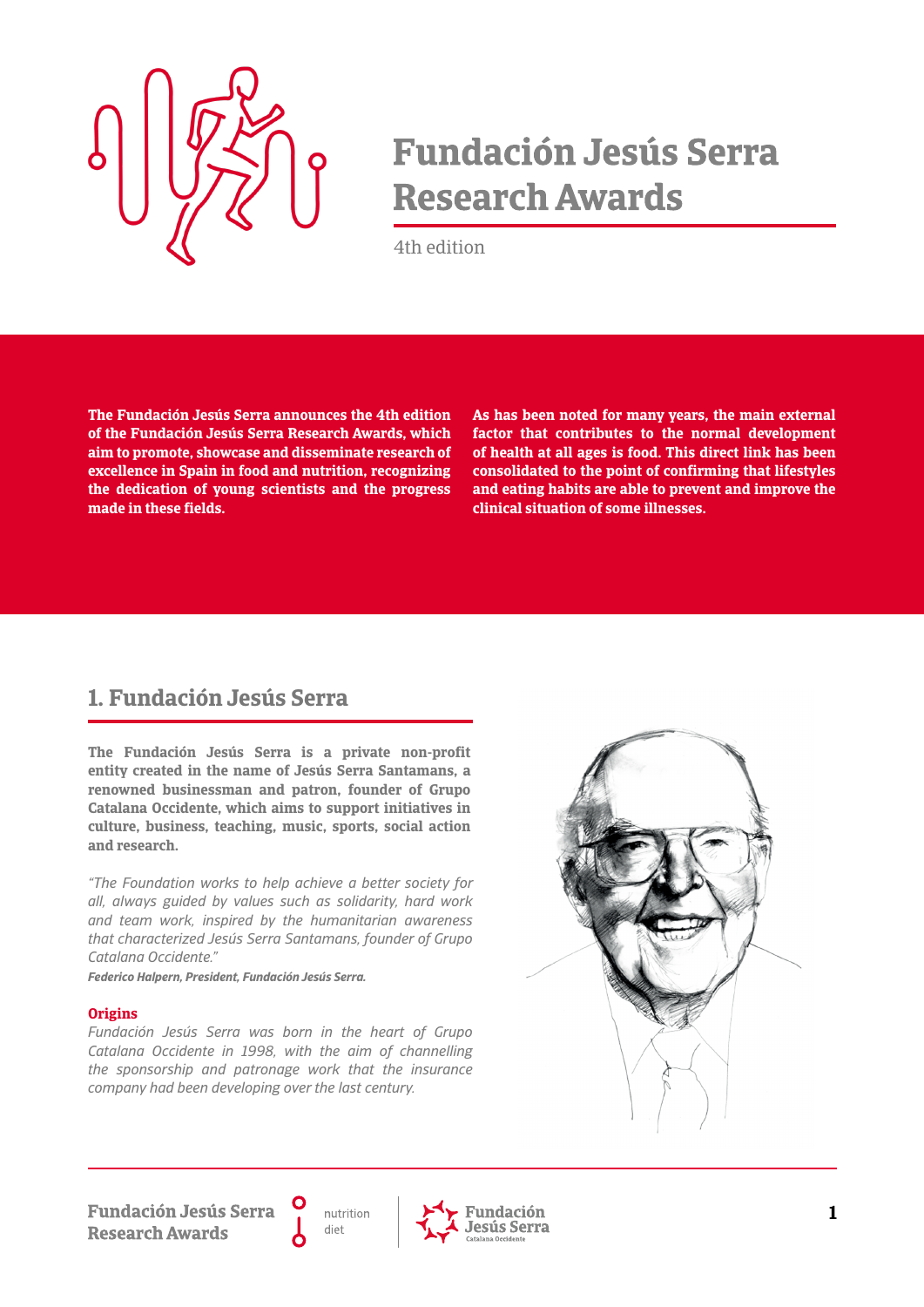# **2. Call for submissions**

**The Fundación Jesús Serra is announcing the 4th edition of the Fundación Jesús Serra Research Awards in order to recognize the excellence and the level of young Spanish and international researchers in the fields of food and nutrition, awarding the research career and project.**

#### **Two categories award researchers' careers and their current projects:**

**1. Basic research**

**2. Clinical research**

#### **When to submit applications**

**Completion and submission of applications must take place between 17 January and 1 April 2021, inclusive.**

Additional information about the process: www.fundacionjesusserra.org/eng/awards-research

## **3. Candidate Profile 4. The awards**

**Candidates must meet each and every one of the following requirements:**

- Have not turned 46 years old by the closing day of this call, 1 April 2022.\*
- Be a Spanish or foreign researcher with a minimum of 3 years of research in Spain.
- Be a researcher\*\* in the field of food and nutrition and be seconded, or belong to a research centre or Spanish university of recognised prestige.
- Have been nominated by their project managers or relevant persons linked to universities, hospitals or research centers and networks in Spain.

#### \* The researcher's age may exceed 46 if the candidate has temporarily interrupted his or her career as a result of the birth or adoption of children and their care during the first months of life. Proof of these extended months must be provided with the relevant official documentation.

\*\* Researcher is taken to mean a person who carries out research and analysis in order to increase the knowledge of a specific subject.

**The FJS Research Awards recognize a trajectory of research excellence that includes outstanding contributions research in food with an impact in health. The two award categories are:**

**Basic research:** that which seeks to generate new knowledge or improve existing knowledge with respect to molecular mechanisms, cellular or genetic, possibly involved in the health-disease process.\*\*\*

**Clinical research:** in which people, data or human tissue samples are studied in order to understand health and disease.

**The research under consideration may be carried out in any of the following fields of activity:**

- Clinical Nutrition
- Metabolism
- Epidemiology
- Genetics and Molecular Biology
- Food Science and Technology

\*\*\* Elaboration based on various definitions found in academic articles.

If the research project accompanying the application is in the **pre-clinical** phase, the category should reflect the long-term objectives of this line of research.

**Fundación Jesús Serra Research Awards** 



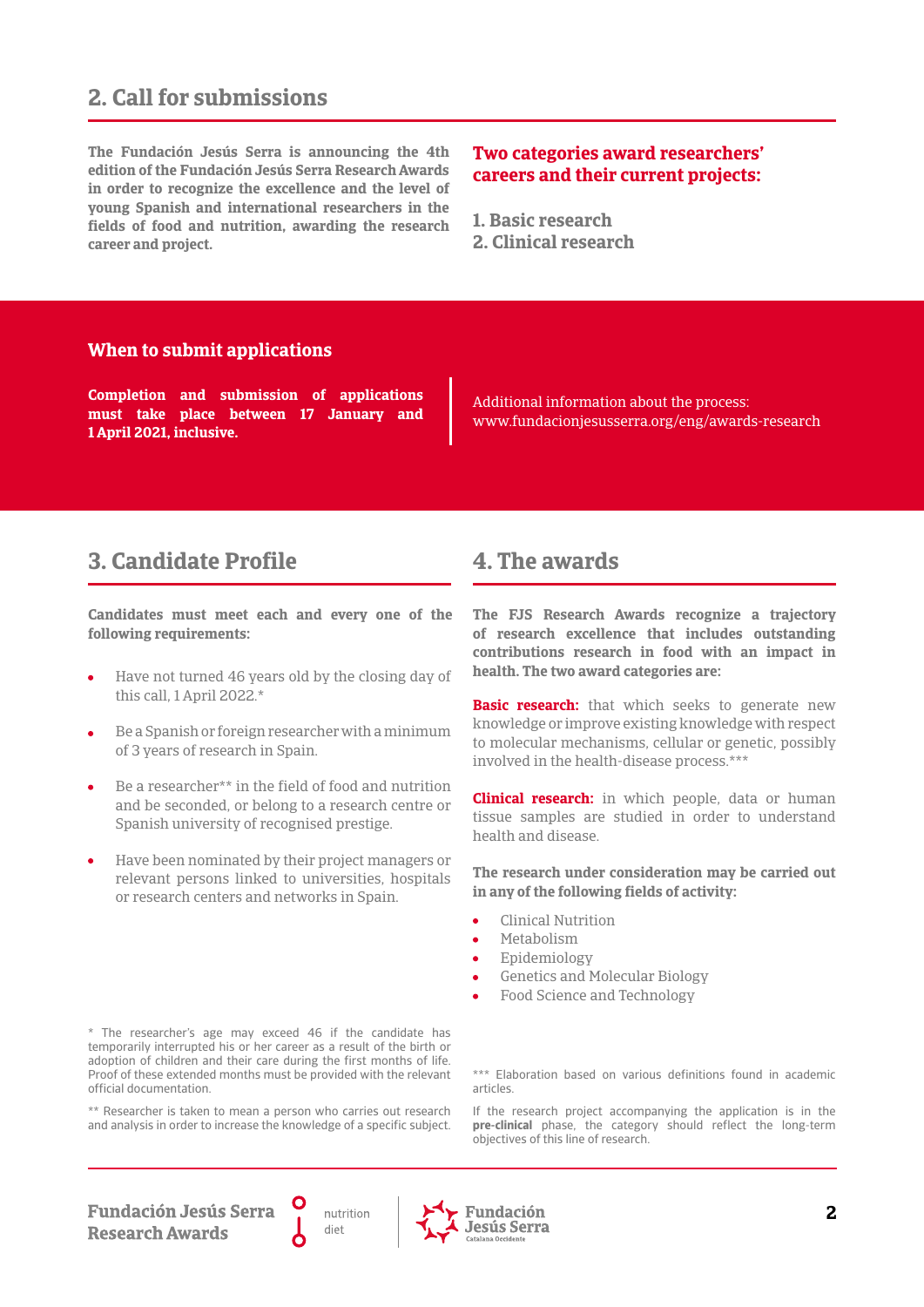# **4. The awards (Cont.)**

#### **Evaluation criteria**

**In order to ensure the winners are chosen under the most objective and impartial terms, the following attributes will be assessed in the selection:**



The prizewinner should have an excellent academic background and/ or professional experience. Researchers who have received academic recognition, or those who have previously spent time abroad, will be highly valued.

**4**

One of the features to look for in candidates and their research career will be any distinctive elements in the subject matter of their research or the technology and methods applied.

The candidate's number of publications and their scope will be taken into account. Researchinvited talks as well as leadership or important contributions to research projects will also be considered research merits.



The jury will assess the contribution of their research to the creation of a high added- value to society. That is, the field of research should address a relevant societal problem with a direct link between food and health.

#### **Scope of research**

Key elements of the project and the scientific trajectory will also be valued, such as international projection or the potential to transfer the knowledge generated to other disciplines.

**5**



It is a prerequisite that the prize money will be invested in research. Indirect costs are not financed.

# **5. The jury**

**The jury responsible for selecting the winners is comprised of five members with recognised prestige in the field of medicine and biology from national and international research centers of excellence. The jury expands each year with the two winners from the previous edition. There will also be one representative of the Fundación Jesús Serra acting as secretary, without the right to vote. As such, the jury is made up of a total of eight members.**

#### **The jury's decision:**

**Simple majority:** The final decision on the candidates to be awarded in each category will be made once a simple majority has been reached. The decision is final and must be sufficiently reasoned.

**Conflict of interest:** Members of the jury cannot endorse candidates. In the event of any conflict of interest, the jury member must abstain from the vote.

**In-person and non-delegable vote:** Jury members' votes must be made in person at the time of the vote, and are non-delegable.

**Un-awarded prizes:** In the event that none of the candidates under consideration meet the requirements or objectives of the awards, the jury reserves the right not to award any prizes.

**Interpretation of the rules of submission:** The jury has the authority to solve, together with the Management of the Fundación Jesús Serra, any other question regarding the interpretation of the rules of submission which may arise.

**The jury's decision will be announced on the website:** www.fundacionjesusserra.org/eng/awards-research in June 2022.

For more information about the professional profiles of the jury members, visit the website: www.fundacionjesusserra.org/eng/awards-research/jury

**Fundación Jesús Serra Research Awards** 



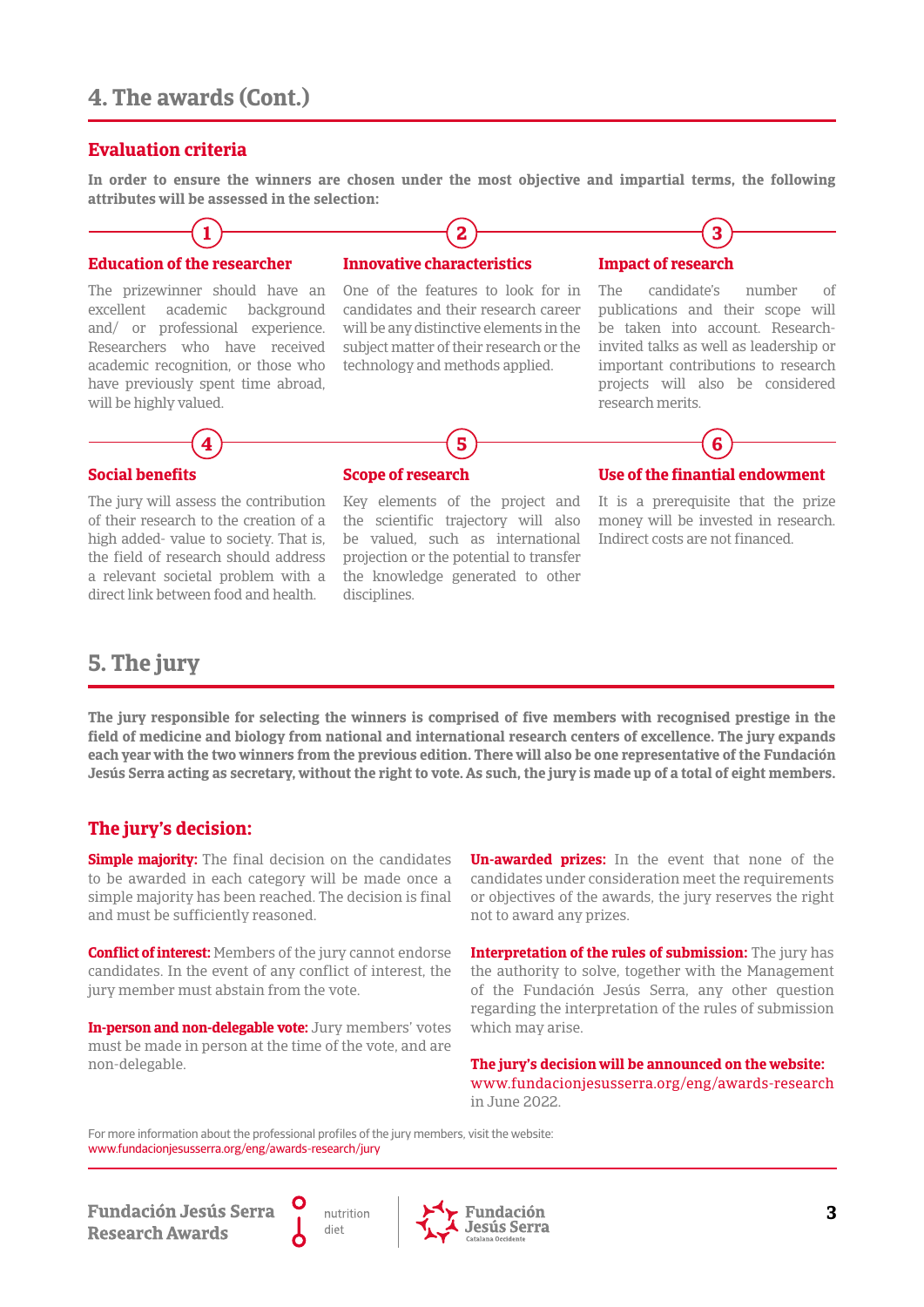### **Each proposal must consist of:**

# **1**

Completion and presentation of applications must be done in Spanish or English, and must be submitted through the website: www.fundacionjesusserra.org/ eng/awards-research

**3**

## **Candidate's CV**

**Application form**

All applications must be accompanied by the candidate's abbreviated CV in PDF format including the impact factor and the position of the candidate in each role, as well as their role and contribution to the projects in which they have participated.

### **Supporting letter**

All applications must be endorsed by at least one letter of support from the head of research or a relevant person linked to universities, hospitals or research centers and networks.

**4**

**2**

# **Research project**

All applications must be accompanied by a relevant research project, either in progress or in the process of being financed, with relevant participation of the candidate.

Candidates who have not won in previous editions may re-submit their application. If they wish to retrieve information previously submitted in electronic forms for this edition, they may contact the Awards secretary via the email: investigacionfjs@fundacionjesusserra.com

Candidates will guarantee, with total indemnity for the Fundación Jesús Serra, the veracity of information provided, as well as the authorship, ownership and exploitation rights vis-a-vis third parties of all graphic materials, trade names and other information included in the documents on which the application is based. The application must not have been submitted in parallel to any other competition for which the result is yet to be announced.

The Awards organisation undertakes to maintain the confidentiality of all data and not to disclose the identity of the candidates until the jury makes its decision.

# **7. Awards ceremony**

#### **Awards ceremony**

The awards ceremony will take place in Madrid on 15 June 2022. The prizewinners are required to attend this event.

#### **Prize**

The prize for the Jesús Serra Research Awards will be €35,000 for each category: basic and clinical. The amount should be invested in research.

Payments will be split and delivered in month 1, after the award is delivered, and 12 after receiving from the winners a progress report on the investigation.

### **Specific conditions**

Attendance of the awards ceremony is mandatory. In case of overwhelming force, the winner will have to appoint a delegate to attend the ceremony.

The winners agree to participate in the activities of the Fundación Jesús Serra, such as debates, talks and/ or meetings. The Fundación Jesús Serra may request the winners to make a brief annual report on their career progress during the two years following

the award. In this case, the report will be sent to the Fundación Jesús Serra through the email address: investigacionfjs@fundacionjesusserra.com or by regular mail to: Fundación Jesús Serra, Avda. Alcalde Barnils, núm. 63, 08174 Sant Cugat del Vallès.